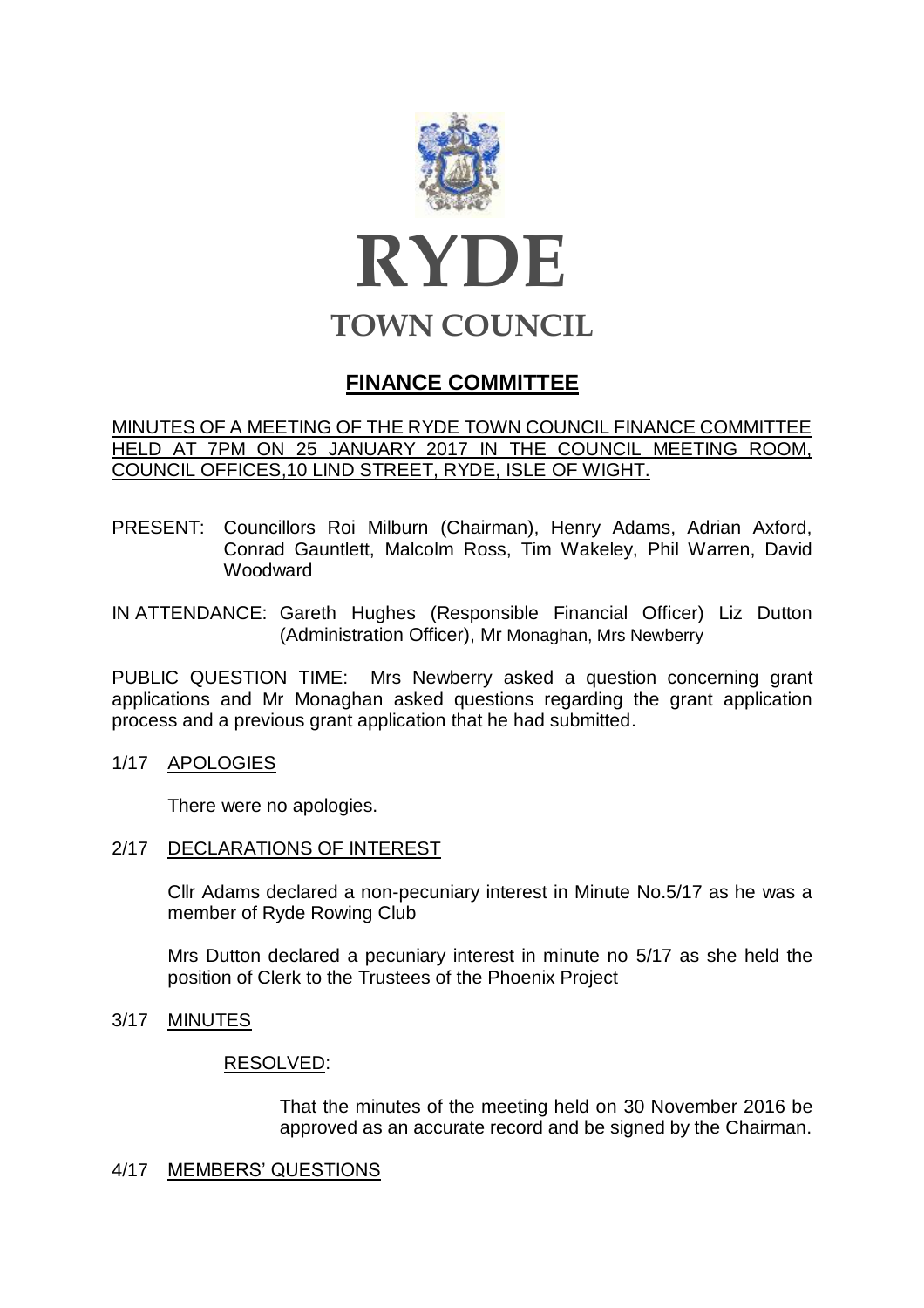Cllr Gauntlett asked if the town council had grown large enough to consider having a scrutiny panel. The Chairman answered that this may be a matter for the incoming council to consider following the elections in May.

## 5/17 WARD ALLOCATIONS

Consideration was given to the following ward allocations:

Cllrs Axford, Woodward and J Moore jointly requested that their ward allocation be split equally between The Isle of Wight Street Pastors, Ryde Alzheimer's Café and the Phoenix Project. Cllrs Milburn and Adams requested £250 and £50 respectively be given to the Isle of Wight Music Dance and Drama Festival. Cllr Warren requested his ward allocation be split equally between Haylands Farm and (SONUS) Residential Home for the Deaf. Cllr D Moore requested his ward allocation go to Ryde Rowing Club.

## RESOLVED:

That the following ward allocations be granted:

| The Isle of Wight Street Pastors         | £250 |
|------------------------------------------|------|
| Ryde Alzheimer's Café                    | £250 |
| <b>Phoenix Project</b>                   | £250 |
| <b>IW Music Dance and Drama Festival</b> | £300 |
| <b>Haylands Farm</b>                     | £125 |
| SONUS Residential Home for the Deaf £125 |      |
| <b>Ryde Rowing Club</b>                  | £250 |

## 6/17 TIMETABLE FOR MARKETING GRANTS 2016-2017

The Committee noted the timetable for the second round of marketing grants for 2016/17.

#### 7/17 REPORT FROM THE FOOTPRINT TRUST - WARMER HOMES INITIATIVE

Consideration was given to the report and invoice received from the Footprint Trust regarding home visits and provision of energy saving measures. The Responsible Financial Officer confirmed that accounts had been received from the Footprint Trust and were satisfactory.

#### RESOLVED:

THAT the report be noted and the invoice be approved.

#### 8/17 BANK RECONCILIATION

The bank reconciliation for the period 1 April 2016 to 31 December 2016 was received and noted.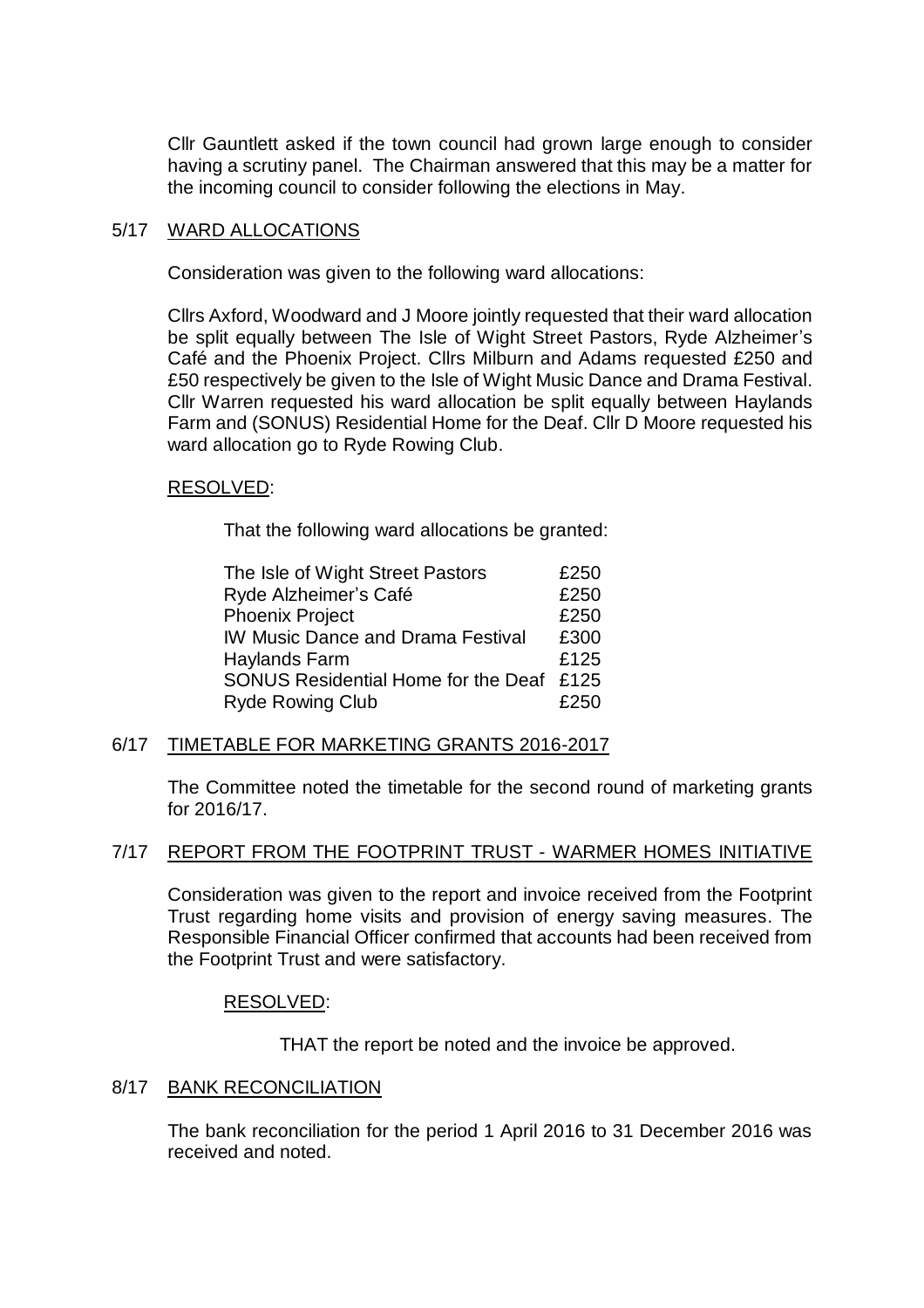# 9/17 BUDGET & PRECEPT UPDATE 2017-2018

The Responsible Financial Officer introduced the report setting out a budget based on current levels of services and precept for the 2017/18 financial year. Members received the report and noted the previously agreed increases in park services to include bin emptying. Members were reminded that the Town Council was committed to delivering a youth service in Ryde from April 2017 and budgetary provision would need to be provided. Members noted the proposed increases in the budget for parks equipment to reflect a possible reduction in funding from IWC. Members also noted the level of reserves that were required to be maintained.

## RESOLVED TO RECOMMEND TO FULL COUNCIL:

- (a) That the net precept (after deduction of Council Tax Support Grant) for 2017/18 be set at £740,188 representing a Band D Council Tax of £93.82.
- (b) That the approved minimum level of the Town Council's financial reserves be set at £120,000.
- (c) That the budget allocated to parks services be increased by £11,000 to £47,800 to allow for additional bin emptying by the Isle of Wight Council in the town's principal parks and community gardens.
- (d) That the budget allocated for the repair or replacement playground equipment be increased from £7,000 to £24,000 to reflect that matched capital funding from the Isle of Wight Council may no longer be available for this purpose

## 10/17 ONLINE BANKING ARRANGEMENTS

Consideration was given to the report which set out current on line banking arrangements. The Responsible Financial Officer outlined proposed changes in moving to a free services called 'Light Bankline' which would give additional members of staff a view only access to bank transactions.

## RESOLVED TO RECOMMEND TO FULL COUNCIL:

That the Town Council approve the use of the National Westminster Bank's Light Bankline service.

## 11/17 EXCLUSION OF PRESS AND PUBLIC

#### RESOLVED:

THAT in accordance with Public Bodies (Admission to Meetings) Act 1960 s1 (2) and Standing Order no.80, the public and press